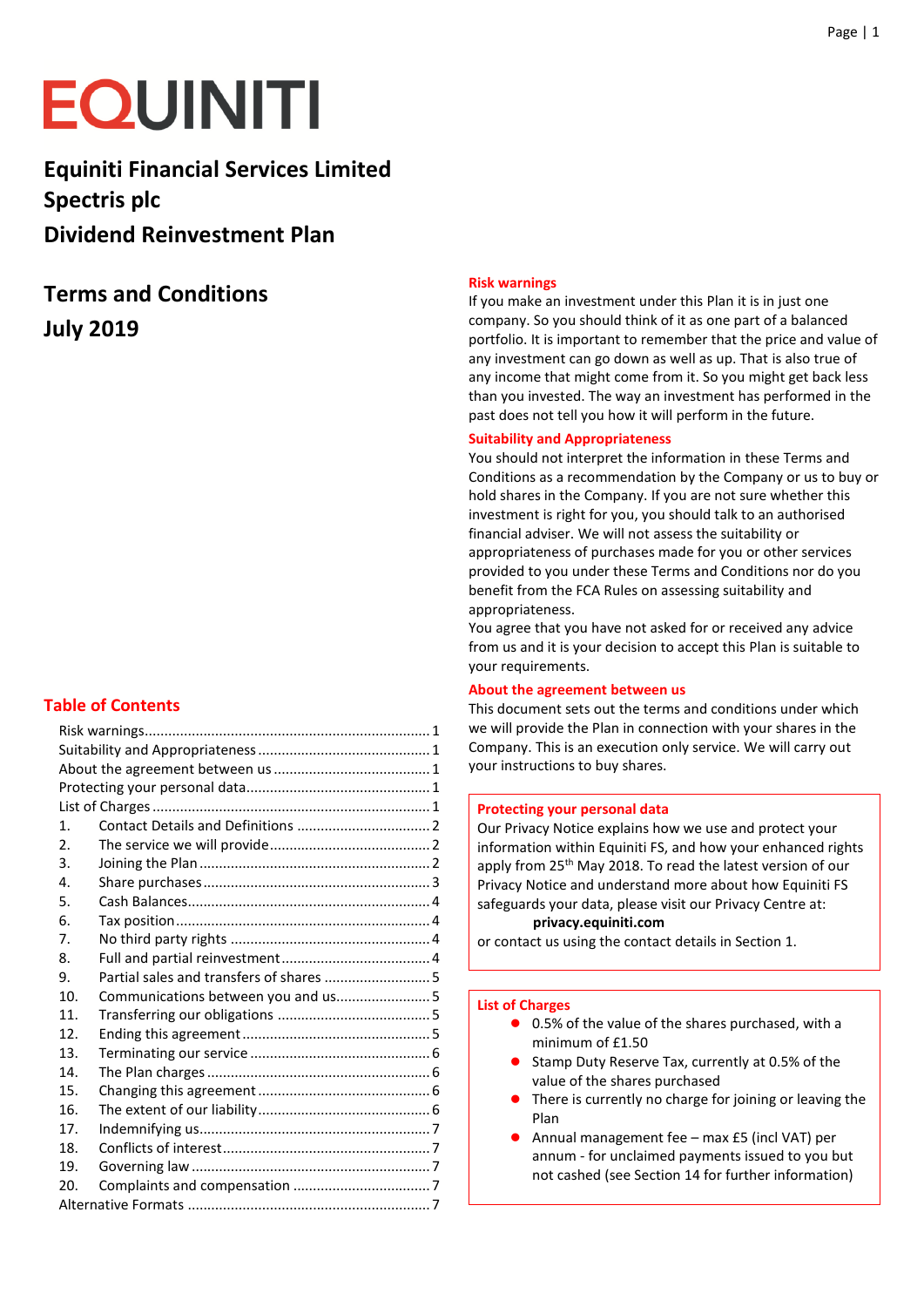## <span id="page-1-0"></span>**1. Contact Details and Definitions**

1.1 When contacting Equiniti, you can telephone the Shareholder Helpline on:

## **0371 384 2586 (+44 121 415 7047 if calling from outside the UK)**

#### A text phone is also available on:

**0371 384 2255 (+44 121 415 7028 if calling from outside the UK)**

Lines open 8.30am to 5.30pm (UK time), Monday to Friday (excluding public holidays in England and Wales). Or write to us at:

#### **Share Dividend Team, Equiniti, Aspect House, Spencer Road, Lancing, West Sussex, BN99 6DA United Kingdom**

Or you can send us your query securely by completing the online form at:

#### **help.shareview.co.uk**

- 1.2 Under the agreement between us, the following words have particular meanings:
	- **the Company** means Spectris plc.
	- **CREST** means the computerised system for the transfer of uncertificated securities operated by Euroclear UK & Ireland Limited (under the Uncertificated Securities Regulations 2001).
	- **EEA** means countries in the European Economic Area.
	- **Equiniti FS** means Equiniti Financial Services Limited, which is authorised and regulated by the **Financial Conduct Authority of 12 Endeavour Square, London, E20 1JN** (under reference 468631). The main business of Equiniti Financial Services Limited is investment and general insurance services, and its registered office is in the UK at **Aspect House, Spencer Road, Lancing, West Sussex, BN99 6DA United Kingdom**, registered in England and Wales no.06208699. References to Equiniti Financial Services Limited also include any company to whom it transfers its rights and obligations in accordance with Section 11.
	- **the Equiniti Group** means Equiniti FS, its subsidiaries and parent companies and any subsidiary of any of its parent companies.
	- **FCA and FCA Rules** mean respectively, the Financial Conduct Authority and rules made by the FCA, which apply to the services provided by us to you, as amended from time to time.
	- **Plan** means this dividend reinvestment plan.
	- **shares** means any class of fully paid up shares in the Company for which the Plan is made available.
	- **Shareview Portfolio** means the online portfolio service provided by the Equiniti Group where quarterly statements will be made available to you. Further information can be found at:

#### **www.shareview.co.uk**

- **Unclaimed payments** means any residual cash balances over twelve (12) months old that have been issued to you in accordance with this agreement but have not been cashed.
- **we, our, us** means Equiniti FS. References to "we, our, us" also include any company to which we may transfer our rights and obligations in accordance with Section 11.
- **you, your, customer** means:
	- the personal investor or corporate body who signs the application form; or
- if more than one person signs, the joint holders
	- jointly and individually; and/or
- your personal representatives.

#### <span id="page-1-1"></span>**2. The service we will provide**

Once we accept your instruction to take part in the Plan, these Terms and Conditions and your instruction will together constitute a binding agreement between you and us. Under the agreement, we will:

- collect the dividends paid on your shares in the Plan;
- use your dividends to buy additional shares for you;
- send you a detailed statement following each dividend showing details of the purchase.

#### <span id="page-1-2"></span>**3. Joining the Plan**

The terms here in Section 3 will always apply except where a change in any laws or regulations, or agreements between us and the Company prevent it.

3.1 You will be classified for the purposes of the FCA rules as a Retail Client. If, however, you would otherwise be classified under the FCA Rules as an Eligible Counterparty or a Professional Client, you may not necessarily have the rights of a Retail Client under the Financial Services Compensation Scheme.

For more information on complaints/compensation, please see Section 20.

- 3.2 The decision to join the Plan is your responsibility. You may participate in the Plan if:
	- you are a resident in the UK, or
	- you are a resident in the EEA.

If you are a citizen or resident outside the UK, you may take part in the Plan provided you are not subject to regulations that would oblige us or the Company to comply with any governmental or regulatory procedures or similar formalities.

You are responsible for making sure you can validly take part and for complying with all necessary formalities. You should consult a professional adviser if you are in any doubt about:

- whether you need any government consents or to observe any other formalities, or
- whether you are prohibited from receiving shares instead of cash dividends.

If you join but we reasonably believe you are not eligible to participate in the Plan, we will cancel your participation in the Plan.

3.3 Applications to join the Plan must reach us at least fifteen (15) working days before the date of the next dividend payment date.

Applications that miss the deadline will only be eligible for subsequent dividends.

We do not usually acknowledge receipt of applications. We have the right to refuse an application. If your application is incomplete or incorrect and we are unable to get it corrected, we may have to return it without carrying out your instructions. Once you join the Plan, all future dividends paid by the Company will automatically be reinvested for you through the purchase of additional shares until either you leave the Plan or we suspend or terminate the Plan.

3.4 Provided we have received the necessary funds from the Company, we will, subject to any instructions from you to the contrary as set out in Section 3.5, reinvest any sums receivable on your shares by way of a distribution of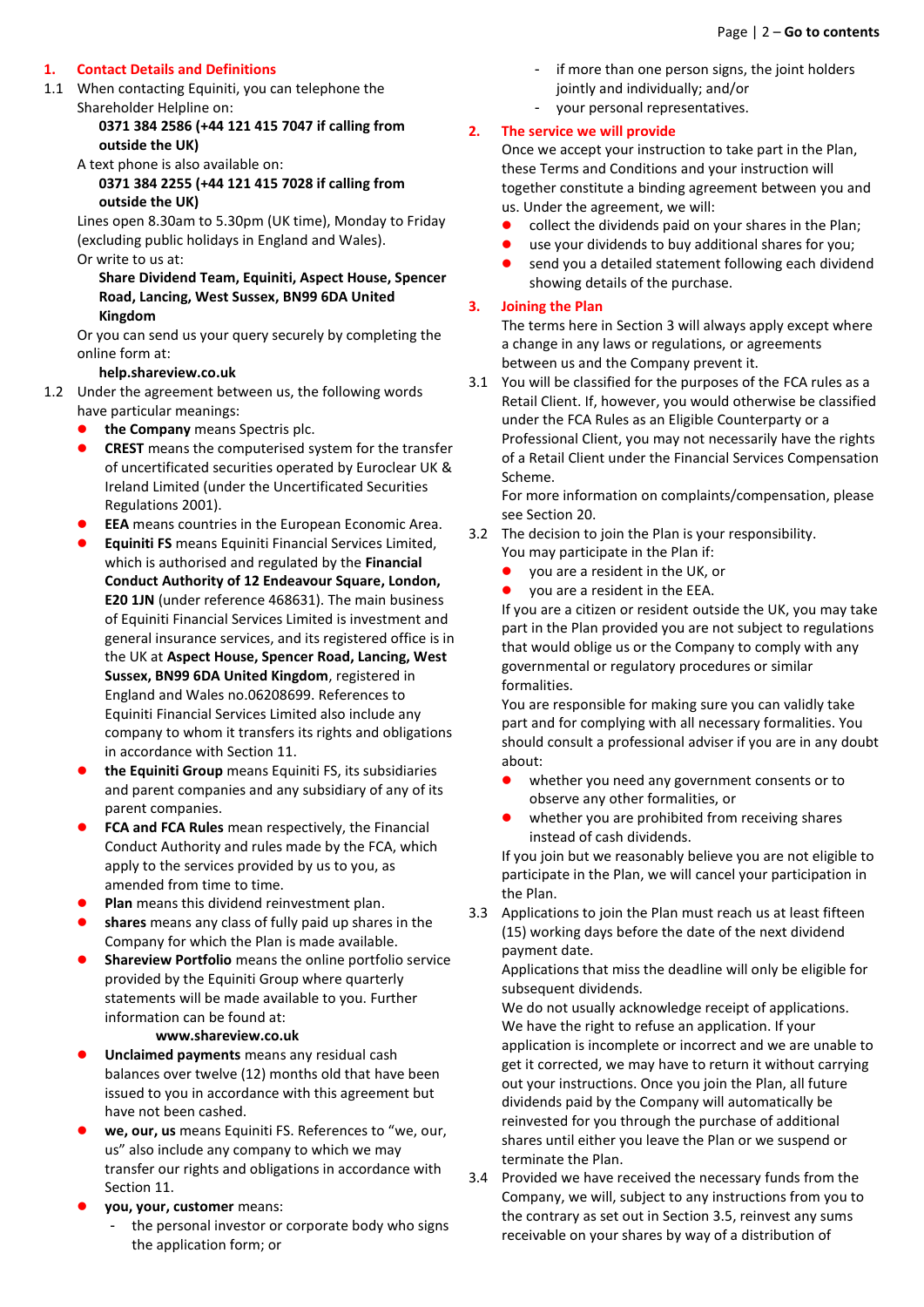dividend in purchasing further shares in the Company subject to these Terms and Conditions.

If the amount of any dividend payment is insufficient to purchase a whole number of shares in the Company, we will purchase as many shares as we can and retain the balance of any dividend distribution which will be aggregated with any future dividend distribution and used to buy further shares in the Company at that time.

3.5 If you do not wish to reinvest any dividend payments in purchasing more shares in the Company as set out in Section 3.4, you may let us know by following the procedure set out in Section 12.

#### <span id="page-2-0"></span>**4. Share purchases**

4.1 The share purchases under the Plan will be transmitted by us to one of our approved entities for execution. There are currently more than ten (10) approved entities and all of them have been selected by us because they have demonstrated that they have policies and procedures that enable them to deliver the best possible result for you, given the types of order and the market conditions involved. In particular, these entities will treat price and costs (total consideration) as the most important factors when dealing with or executing share purchases, although they may also take into account other factors such as speed, likelihood of execution and settlement, size or any other relevant considerations.

These approved entities will normally execute share purchases on a regulated market but may choose to use other execution venues (including off-exchange dealers) where this is advantageous. We will monitor the performance of these entities and periodically review our internal arrangements and policies for dealing with share purchases under the Plan with a view to achieving the best possible result for you.

You will find further information about these internal arrangements and policies (including a full list of our approved entities) on our website at:

#### **www.shareview.co.uk/info/policies**

or you can contact us using the contact details in Section 1. Share purchases made on your behalf may be aggregated with share purchases made for other participants in the Plan, and this may work to your advantage or disadvantage in relation to a particular order, compared with the price you would have paid if your purchase had been made on its own.

For all participants, shares may be bought in separate transactions and on different days, if need be. If it is necessary to buy shares at different prices, we will calculate an average price for all of them.

You will receive the maximum whole number of shares it is possible to buy for you using your cash dividend plus any cash balance from previous dividend payments minus the charges described in these Terms and Conditions. Shares will be bought for you as soon as practicable on or after the dividend payment date.

The shares bought for you under the Plan will be registered in your name and you will be sent a share certificate unless:

- your shares are held in the CREST system. In this case, the shares will be credited to your CREST account; or
- your shareholding is not registered in your own name but is held on your behalf (for instance, through a company sponsored nominee service). In this case, the

arrangements for share issues will depend on the Terms and Conditions of that service.

- 4.2 We will send you a statement with full details of the share purchase no later than the first working day after we receive written confirmation that the purchase has been made. If applicable, we will also send you a share certificate.
- 4.3 The statement will show the price obtained and the intended settlement date. The settlement date is the date we have agreed with the relevant buyer of your stock in the market, i.e. the stockbroker, to complete the transaction. On this settlement date the transfer of your stock will pass through a commercial settlement system (e.g. CREST) under what is defined in the market as 'delivery versus payment'. You should be aware that during this 'delivery versus payment' window any cash entitlement being paid to the stockbroker will not be protected by us as client money, as defined under the FCA's rules. This process is normally completed during the same business day but will be no later than three (3) business days.

Whilst we will notify you of the intended settlement date on your statement, it is possible that actual settlement may not occur due to circumstances outside of our control, e.g., if the stockbroker is unable to deliver the shares to us to satisfy your instruction.

On settlement, our customer records will be updated to confirm your entitlement to the stock.

- 4.4 Very occasionally, we may decide that, due to market conditions following a particular dividend, we are not able to purchase shares for you under the Plan within a reasonable time. In such a case, we may forward the amount of the dividend to you in cash. Alternatively, if the entity used by us to make the purchase recommends that it be given more time to complete the order, we may allow this.
- 4.5 **Our policy on correcting any shortfalls in money or assets held on behalf of customers**

Regardless of all the controls and measures we have, there can be instances when shortfalls in money or assets can occur, sometimes just during a working day or sometimes for a longer period.

In accordance with the principles and rules set by the FCA we will ensure there is adequate protection for customers' assets when we are responsible for them. A key measure in ensuring and demonstrating such protection is the reconciliation of all money and assets due to our customers. Such reconciliation includes the correction of any shortfalls in the money and/or assets due to customers that may be identified, using our own funds and resources where necessary. This policy ensures that no customer would be disadvantaged should they request an immediate return of their money and/or assets or if it becomes necessary for us to return all money and assets to customers.

For all money held on behalf of customers we use controls, during each business day, to monitor these balances and provide same day funding for any identified shortfalls (i.e. we ensure that the total amount of money actually held for customers in a segregated 'client money' bank account is equal to the total amount of money due to customers as per our internal customer account records). The funding by us of any shortfalls that may occur will remain in place until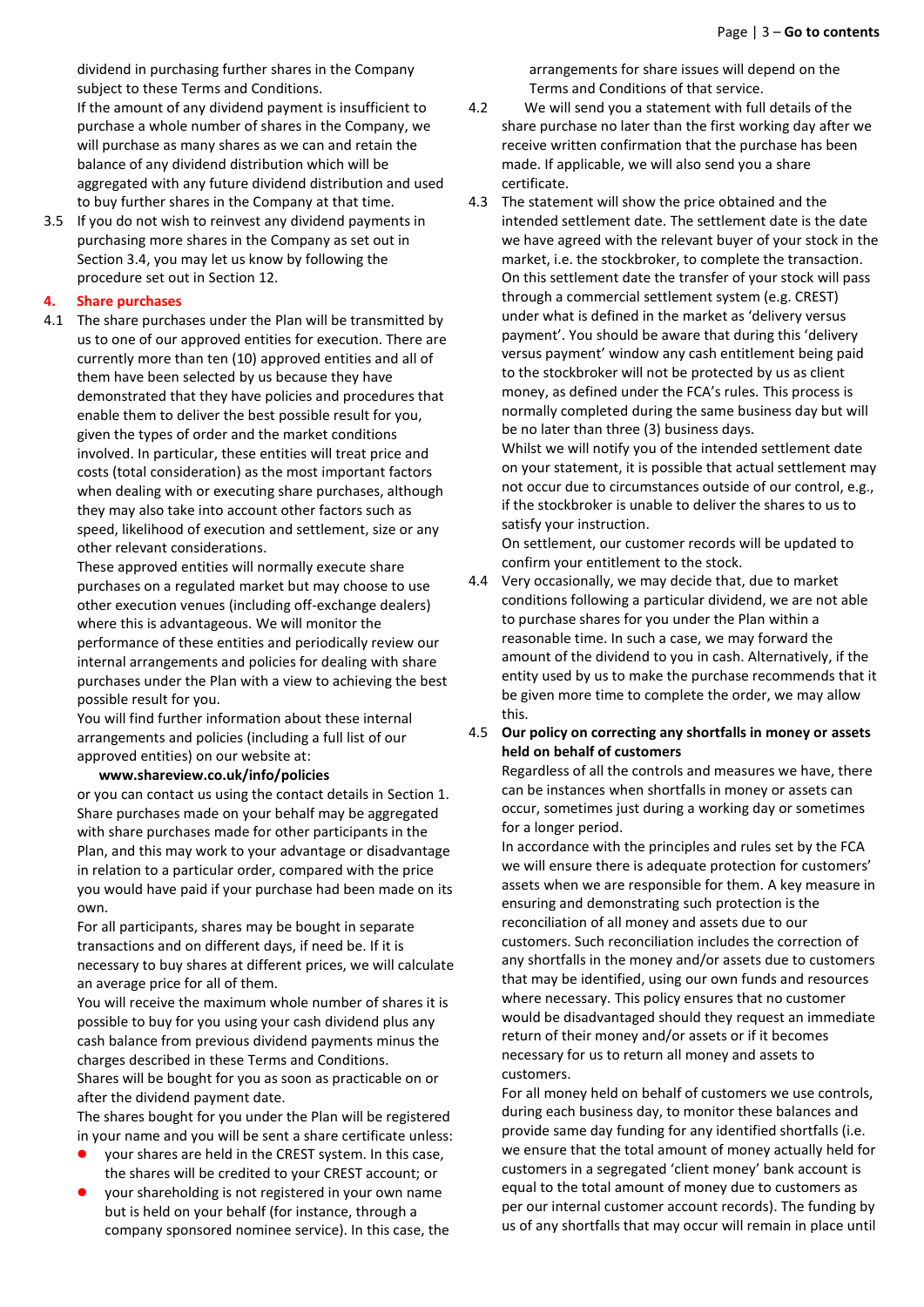such time as the reason for the shortfall has been identified and corrected.

4.6 On a quarterly basis we will make available a statement within your Shareview Portfolio advising you of the cash balance held on your behalf. You will be sent an email to the address associated with your Shareview Portfolio to let you know when each statement is available and how to access it.

If you hold your shares in certificated form you will continue to receive a purchase statement along with your new share certificate in the post after every eligible dividend.

If you hold your shares in a Nominee Service and do not activate your Shareview Portfolio you will receive an annual consolidated purchase statement each year showing you the details of all eligible dividends received during the year. If you would like to receive your quarterly statements advising you of the cash balance held on your behalf in paper format, details of how to request this will be made available on your statement notification. You can also request more frequent paper statements, please contact us using the contact details in Section 1 for details of the charge for this service.

If you need us to confirm your holding in writing or issue a duplicate statement at any time there may be a fee to pay. But you are welcome to check your holding at any time on our website at:

#### **www.shareview.co.uk**

#### <span id="page-3-0"></span>**5. Cash Balances**

- 5.1 If after we have bought your shares there is a small amount of cash left – but it is not enough to buy one share – we will look after it and add it to your next dividend. All cash balances will be held by us as client money under the FCA Rules and as follows:
	- we will deposit the cash in a bank, or other financial institution that is either regulated within the UK to hold Client Money or is regulated in another EEA country to hold deposits and permissions extend to offering these services within the UK;
	- the bank will hold the cash on our behalf in a trust account separate from any account used to hold money belonging to us in our own right. Client monies will be pooled with client money of our other customers. Equiniti is committed to holding its client money with banks which are well capitalised as this better spreads the risk of any default by these institutions which could impact our customers;
	- we will not, however, be responsible for any acts or omissions of the bank;
	- if the bank becomes insolvent, we will have a claim on behalf of our clients against the bank. If, however, the bank cannot repay all of its creditors, any shortfall may have to be shared pro rata between them.
- 5.2 You will not be paid interest on cash balances, and we will be entitled to keep any interest earned or any equivalent fee that the bank in question pays us.

If we are holding cash, we may withdraw the cash, any withdrawal will be applied towards paying fees, charges, and other sums due and payable to us, as set out in these Terms and Conditions and in accordance with FCA Rules. In accordance with FCA Rules, we are able to deposit some client monies with banks under unbreakable term deposit arrangements or notice periods of up to ninety five (95)

days. In the unlikely event of any issues experienced by us or any banks holding your client money it may take longer to return money to you. This does not in any way affect your ability to withdraw funds from your account or undertake any transactions under normal conditions.

- 5.3 If you leave the Plan and any cash balances remain payable to you we will pay these to you. If the Plan comes to an end we will send you any remaining cash as soon as possible. Where a transaction results in you being entitled to a fraction of a penny which cannot be remitted to you at the time we would normally remit money to you, you consent to us releasing any such amount to a registered charity of our choice, for or on your behalf. Accordingly, you agree that we will not remit that amount to you, nor hold it as client money for you, and you shall not have any claim, proprietary or otherwise, over such amount following payment to the charity.
- 5.4 In the course of settling a transaction, the movement of funds as part of the transaction will be through a commercial settlement system on a "delivery versus payment" basis and for a period of time (normally less than one (1) business day, but not exceeding three (3) business days) will not be treated as client money.

#### <span id="page-3-1"></span>**6. Tax position**

This is a summary of your tax position under current UK law and HM Revenue and Customs practice.Please remember:

- this is only an outline of the tax position, not a comprehensive picture – your own tax treatment will depend on your individual circumstances;
- it only covers the tax position for a shareholder resident in the UK;
- the law and rules on tax can change from time to time;
- you are responsible for paying any taxes attributable to your taking part in the Plan, including (but without being limited to) income tax and capital gains tax;
- we are not liable for any taxes attributable to your taking part in the Plan;
- we cannot give you financial or tax advice. If you have questions or uncertainties, we strongly recommend you consult an authorised financial adviser.

#### **Dividend Tax:**

You will be responsible for paying any Dividend taxes due in connection with your shares and are responsible for completing Income Tax returns arising as a result of your Dividend Tax liability. If you are a higher rate taxpayer, you may have a further liability for tax.

#### **Capital gains tax:**

To calculate your gain or loss for capital gains tax purposes when shares are sold, the base cost of shares bought on your behalf will be their purchase price, including the dealing charge and stamp duty reserve tax.

#### <span id="page-3-2"></span>**7. No third party rights**

This agreement is only between you and us. It will not give any benefits to, nor be enforceable by, a third party.

#### <span id="page-3-3"></span>**8. Full and partial reinvestment**

Usually you must participate in the Plan for all the shares in your account. But, if your shares are held for more than one beneficial owner, we may at our discretion allow you to reinvest the cash dividend on only part of your shareholding.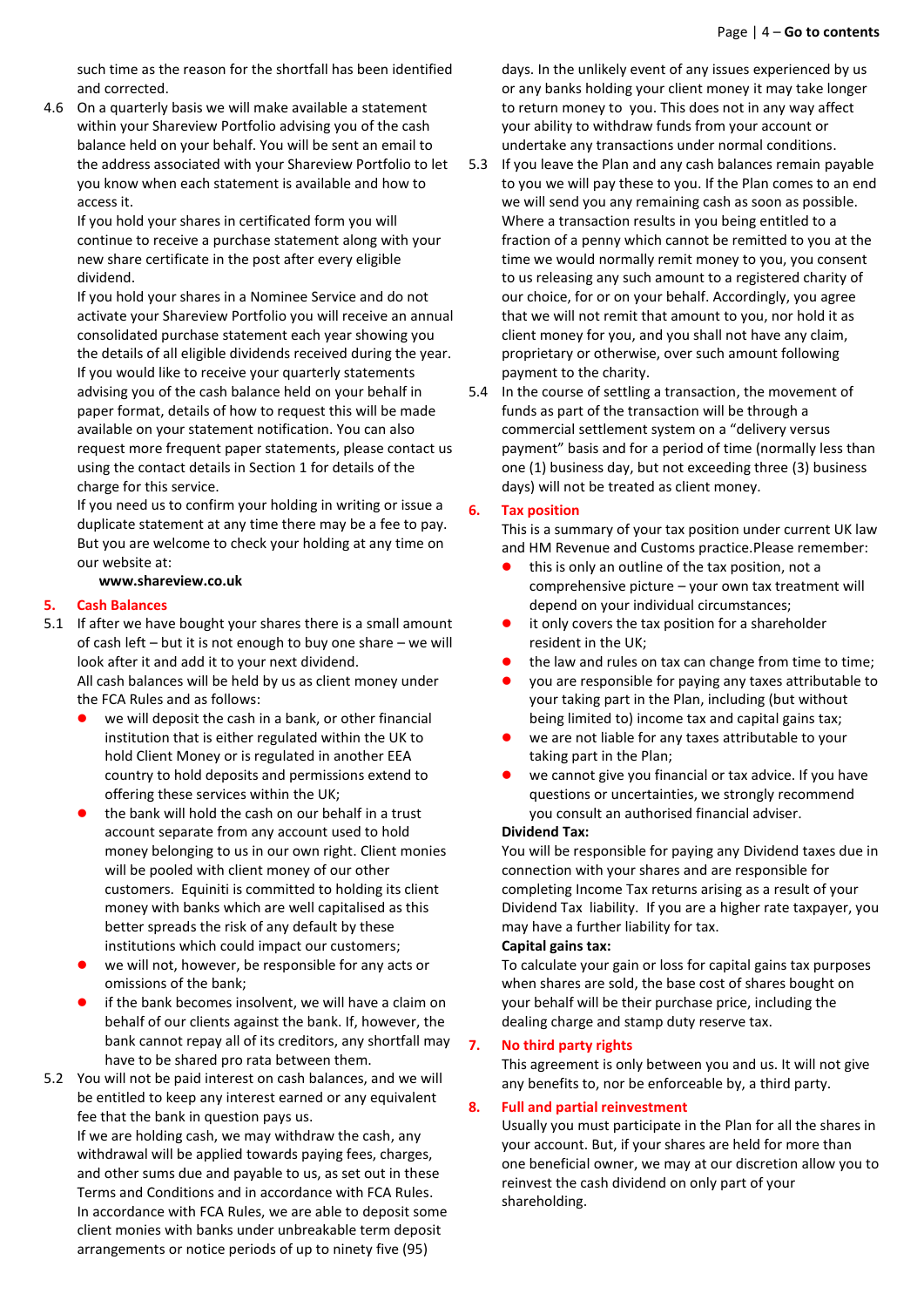#### <span id="page-4-0"></span>**9. Partial sales and transfers of shares**

If you sell or transfer some of your shares, your instructions will go on applying to your remaining shares. If you sell some or all of your shares after the record date the plan will apply to shares held at the record date unless you have left the plan in accordance with Section 12 (this means that even if you have sold all of your shares after the record date you will receive additional shares).

#### <span id="page-4-1"></span>**10. Communications between you and us**

- 10.1 Any agreement made between you and us under these Terms and Conditions will be in the English language. We will always communicate with you in English.
- 10.2 Please address all letters, instructions, notices and other documents for us to the address detailed in Section 1. Until your communication actually reaches us at this address, we will not be able to treat it as officially received, nor to act on it.

You must give us any instructions in writing. We may sometimes be able to accept instructions by fax, email, telephone or online, but in this case, we may require you to confirm your instructions in writing before we go ahead and act on them.

10.3 All quarterly statements will be added to your Shareview Portfolio in accordance with Section 4.6. In addition, we will have discretion to make available to you through your Shareview Portfolio any other notices or documents related to this service.

For example, we may advise you via the Shareview Portfolio of dividend payment confirmations or amendments to our Terms and Conditions, rather than sending this information to you (and all other participants in the Plan) individually by post. An exception to this is where amendments to our Terms and Conditions are material and we are required to contact you directly giving you prior notice as per Section 15.

All email notifications will be sent to holders using the latest valid email address provided. Where we choose to use paper communication we will continue to address all payments, notices and other documents to the sole or firstnamed joint holder at the address on our register, or the holder and address given to us most recently for correspondence purposes.

If you provide us with an email address but subsequently decide that you do not want us to communicate with you by email or using a website, please send us a letter in the post stating this and we will resume using the last postal address we have for you.

We may choose not to send out a document if you are not resident in the UK or the address you have given us for posting documents is not in the UK, for example if we believe distribution in that country may be forbidden by law.

- 10.4 Everything we send you is at your own risk. If you need documents to be reissued or altered, there may be a fee to pay.
- 10.5 We cannot take any part in, nor any responsibility for, arrangements between joint holders over sharing information or accounting among themselves.
- 10.6 If communications from us to you are returned by the Post Office marked 'Gone Away', or if, for any other reason, it is our reasonable belief that you no longer live at the address that you have registered with us, we will stop sending

communications to you and will attempt to re-establish contact.

In order to do this, we will write to your last known address seeking information about your current whereabouts. If you have a dividend mandate instruction in place, we will also write to your bank asking them to forward our contact details on to you.

If we are still unable to re-establish contact with you, we may instruct a professional tracing agent to locate and make contact with you. If the tracing agent is successful, and you contract with them to use their services, they may charge you.

If we have reason to believe your email address is invalid we will stop sending electronic communications and will resume using the last postal address we have for you. Your quarterly statements will continue to be made available to you in accordance with Section 4.6.

#### <span id="page-4-2"></span>**11. Transferring our obligations**

In accepting these Terms and Conditions you agree that we may transfer our obligations under this agreement to any other company, if that other company writes to you and undertakes to carry out all our duties and obligations under this agreement.

If it does so, you agree that we will be released from all those duties and obligations that such company has undertaken to carry out. We shall satisfy ourselves that any such company is competent to carry out those functions and duties transferred and is regulated to do so by the FCA, if such regulation is required. As part of transferring our rights and obligations to a third party, we may transfer all of the cash, investments and information we hold under these Terms and Conditions to the third party or its nominee. Where funds are held by us as client money the third party will continue to hold this as client money. Remember, however, that you have a right to end this agreement at any time by following the procedure set out in Section 12. No charge is payable by you when you terminate.

#### <span id="page-4-3"></span>**12. Ending this agreement**

- 12.1 You may cancel this agreement at any time by letting us know. This is in addition to your legal right to cancel this agreement within fourteen (14) days of the agreement between us being made. Your cancellation instruction will take effect as soon as we receive it, although this will not prevent the completion of any transactions that are already underway. The normal charges will be made for these transactions.
- 12.2 If you do not want the Plan to apply to your next dividend, your instruction must reach us by the deadline set out in Section 3.3 otherwise it will take effect from the subsequent dividend.

Unless you tell us otherwise, any existing instruction you have given us to pay your cash dividends to a bank, building society or third party will carry on.

- 12.3 Your participation in the Plan will end and any residual cash balances owed to you, will be issued to you, if:
	- we receive notice to cancel the agreement under Section 12.1;
	- we receive an instruction to return any outstanding cash balance owed to you;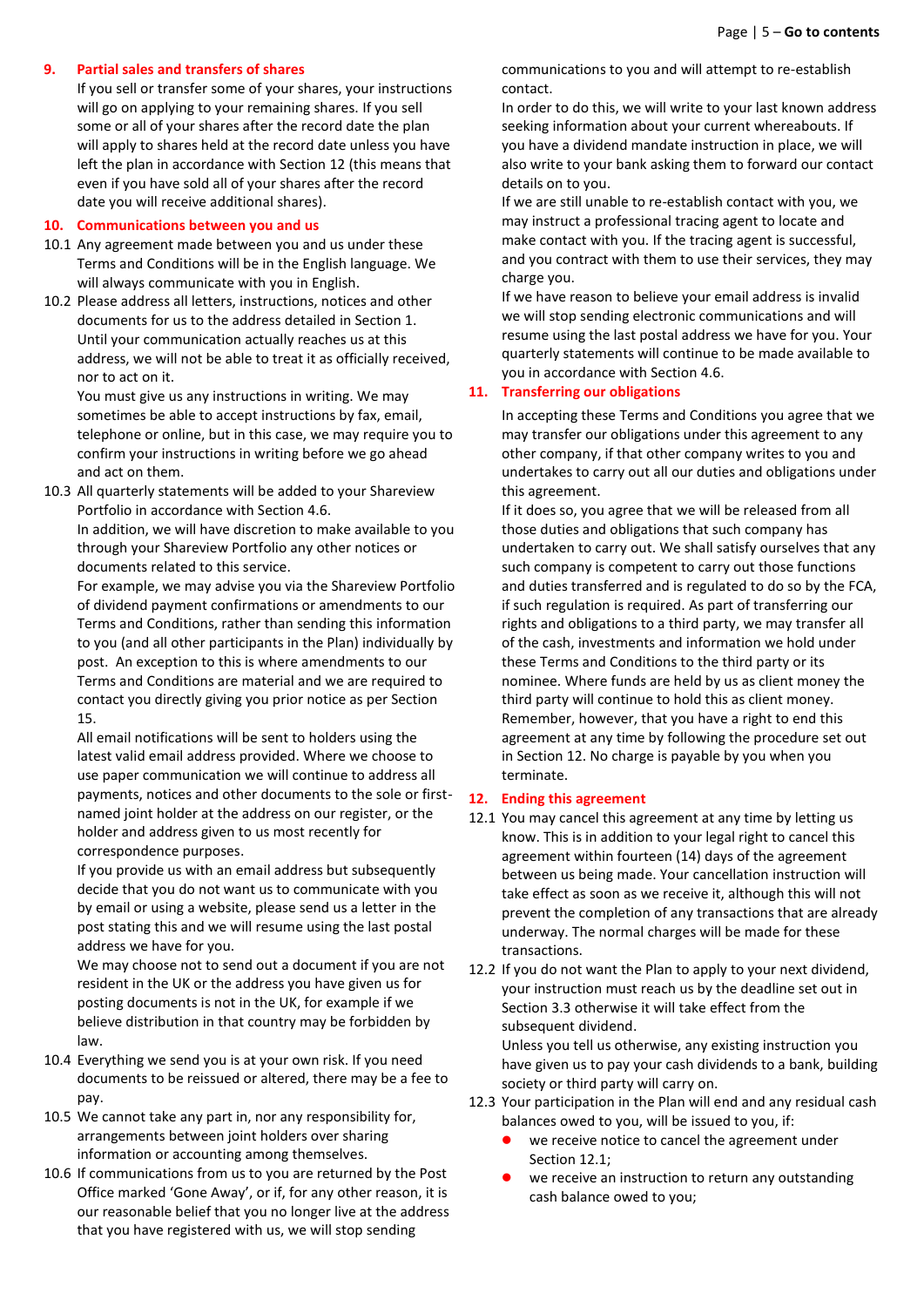- the shares are held solely in your name and we receive notification of your death, mental incapacity, bankruptcy or liquidation;
- all shares in the Plan are sold or transferred by the record date for a dividend;
- we reasonably believe you are no longer eligible to participate in the Plan (see Section 3.2).
- 12.4 The rights to your shares pass to your legal representatives on your death. If the relevant shares are held in the name of more than one person, and after the event the shares are held by the other person(s), then the Plan will continue to apply in relation to the shares
- 12.5 This agreement will only end once any outstanding cash balance has been cashed in accordance with your instructions.

#### <span id="page-5-0"></span>**13. Terminating our service**

We may suspend or terminate the Plan at any time. If this happens:

- you will be notified by letter;
- you will receive the next cash dividend paid by the Company on, or as soon as practicable after, the dividend payment date;
- the completion of transactions already under way will not be affected.

### <span id="page-5-1"></span>**14. The Plan charges**

14.1 We will be entitled to the fees and charges set out in these Terms and Conditions.

We may review these charges from time to time. We may charge other fees for services provided under this agreement.

We may charge an annual management fee if we continue to hold unclaimed payments, as defined in Section 1.2, under this agreement of which you have been previously notified. We will withdraw this from your unclaimed payments up to the maximum stated in these Terms and Conditions.

We may waive fees at our sole discretion.

We will let you know in writing before we change any of them. If at any time you would like an update on our fees they are available from us on request.

Charges, tax and any other duties will be deducted from the transaction. If the money to be invested, less any fees and charges, is too little to buy one whole share, no purchase will be made and you will not be charged.

14.2 In addition to the charges outlined above, from time to time we receive fees from the Company sponsoring the service. The Company sponsors this service so that you can benefit from the reduced charges available for bulk purchases, resulting from a number of shareholders' purchase instructions being dealt together. The fees are negotiated regularly with the Company, with the actual charge made to the Company reflecting the size, complexity and value of the service and the overall relationship with the Company. More information about these fees is available on request.

#### <span id="page-5-2"></span>**15. Changing this agreement**

We may amend these Terms and Conditions from time to time to:

- comply with changes in law or regulation;
- correct inaccuracies, errors or ambiguities;
- take account of any corporate reorganisations within our group of companies or a transfer of our rights,

benefits and/or obligations under these Terms and Conditions to a third party; and/or

- reflect changes in the scope and nature of the service we are able to provide, having regard to:
	- our agreement with the Company;
	- the CREST rules and regulations, and our CREST membership;
	- our computer or database systems;
	- our administrative procedures and routines;
	- market practice and overall customer requirements; and/or
		- reflect any other reason.

If we intend to change the Terms and Conditions, and the alteration is material, we will give you at least thirty (30) days' written notice of the alteration, unless such changes are required by law, or regulation to be effected earlier, or it is otherwise impracticable to do so.

See also Section 10.3 as to when we may use email or a website to provide you with such notice.

Remember also, if you do not like an alteration that we propose to make to these Terms and Conditions, that you have a right to leave the Plan at any time by following the procedure in Section 12.

# <span id="page-5-3"></span>**16. The extent of our liability**

- 16.1 We will not be responsible for any losses or expenses you incur under this agreement, unless caused by our breaching FCA Rules, or our fraud, wilful default or negligence. Even in the event of our wilful default or negligence, we will not be liable for any loss attributable to a failure to let us know about address or name changes, other changes in personal details, or bankruptcy, or any problem or defect in your ownership or title to the shares (unless caused by us).
- 16.2 We do not act as agent for the Company or accept any responsibility for anything the Company does or does not do.
- 16.3 We will not be responsible for:
	- anything done or not done by the Company named in this document;
	- acting in accordance with a court order (of whatever jurisdiction) or failing to act in accordance with a court order about which we have not been notified;
	- forged or fraudulent instructions. So long as we have shown all due care, we will be entitled to assume:
		- that signatures that purport to be yours are genuine; and
		- if we have agreed to accept a particular instruction over the phone or by email, that the caller's or emailer's identity is genuine – unless it ought to be obvious to anyone that it is not.
	- any kind of loss or damage you suffer in the event of 'force majeure' – meaning any failure, interruption or delay in the performance of our obligations because of: industrial disputes;
		- the malfunction or failure of any telecommunications or computer service, or
		- CREST; - the failure of third parties to carry out their
		- obligations;
		- the activities of government or international authorities, including changes in law or regulations; and/or
		- any other event or circumstance not within our reasonable control provided, where relevant, that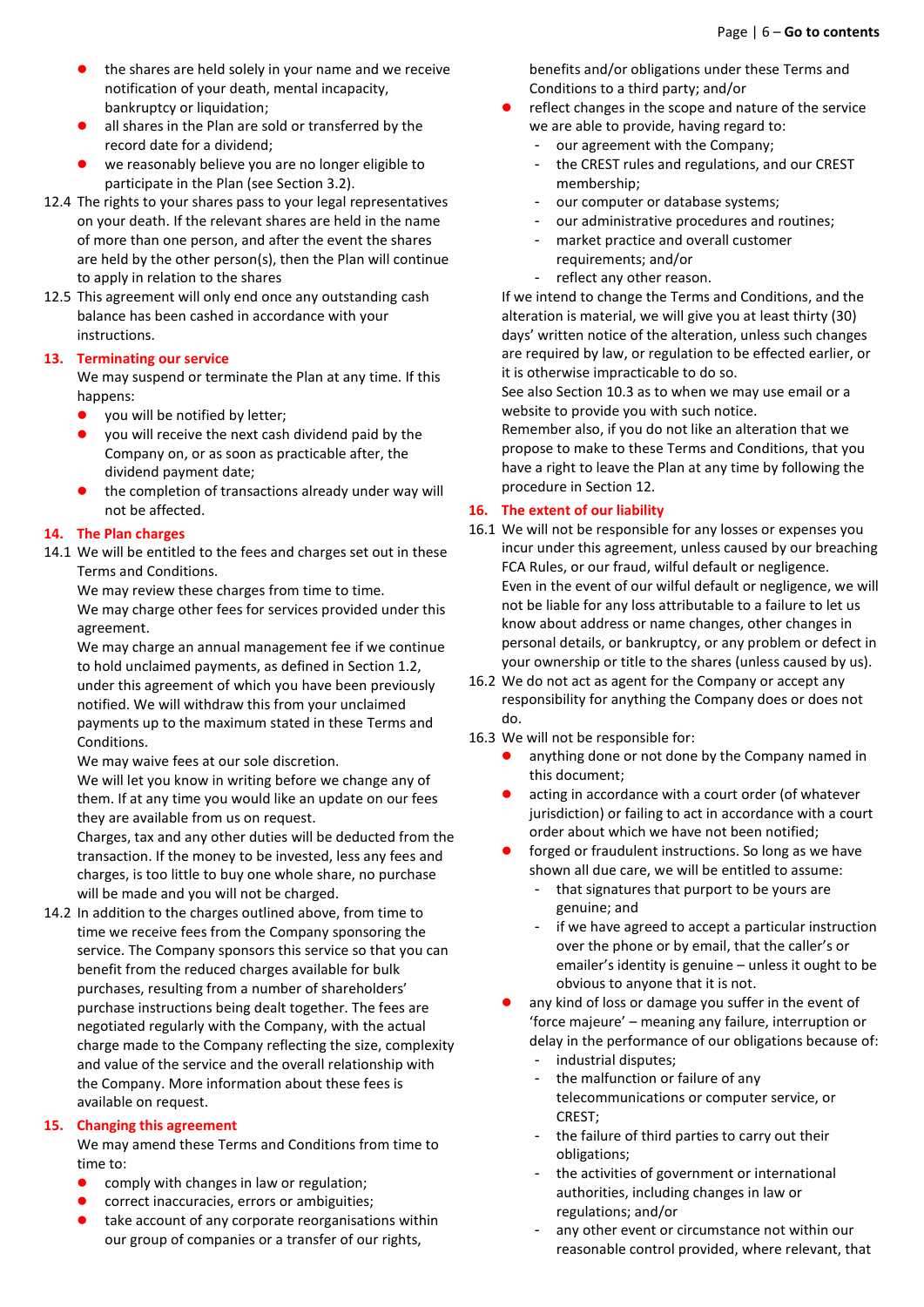we have complied with the FCA Rules on business continuity. If this type of situation arises, however, we will remedy the situation as soon as reasonably possible.

- any direct, special or consequential loss (including direct or indirect loss of profit), other than where this results from fraud or a breach of the Conduct of Business Sourcebook (COBS) or Client Assets Sourcebook (CASS) in the FCA Rules on our part.
- 16.4 We reserve the right to delay acting on any particular instruction you give to us, in order that we can:
	- get additional information from you;
	- comply with any law or regulations; and/or
	- **•** investigate the validity or any other aspect of the instruction.

We will not be responsible for any financial loss resulting from such a delay.

- 16.5 We may do, or stop doing, anything that, in our reasonable opinion, is necessary in order to comply with any laws, rules, regulations or the requirements of any regulatory or other body that are binding on us.
- 16.6 We reserve the right to correct your shareholding, at our expense, without reference to you, if we discover we have made an error, and will notify you (where relevant) of any correction made. In the event that we make an error on your shareholding and realise a financial gain in putting your shareholding back in the correct position we will be entitled to retain this.

#### <span id="page-6-0"></span>**17. Indemnifying us**

- 17.1 You agree to indemnify us and our respective agents, officers and employees for any liabilities we incur arising from anything done by us in the proper performance of our duties in accordance with this agreement in relation to your shares, except for liabilities that are the result of our wilful default, negligence or fraud or a breach of the FCA Rules.
- 17.2 Your obligations under this indemnity will survive even in the event of:
	- complete or partial termination of this agreement; or
	- **o** our resignation or replacement.

#### <span id="page-6-1"></span>**18. Conflicts of interest**

- 18.1 We have organisational and administrative arrangements in place, that are intended to prevent conflicts of interest from adversely affecting the interests of our clients. So, we take all appropriate steps to identify and prevent or manage conflicts of interest:
- (a) between us and our clients; and
- (b) between one client and another, that arise in the course of providing an investment and/or ancillary service. If these arrangements are not sufficient to ensure, with reasonable confidence, that the risk of damage to you will be prevented, we will tell you about the nature and/or sources of conflicts of interest, and the steps we have taken to mitigate these risks, in providing these services.
- 18.2 You will find full details of our Conflicts Policy on our website at:

#### **www.shareview.co.uk/info/policies**

or you can request a printed copy by contacting us using the contact details in Section 1.

18.3 At the time of the issue of this document no material conflicts of interest were identified which could not be managed in accordance with Section 18.1.

#### <span id="page-6-2"></span>**19. Governing law**

These Terms and Conditions are governed by English law. Any disputes relating to the agreement between us will be subject to the jurisdiction of the courts of England and Wales.

#### <span id="page-6-3"></span>**20. Complaints and compensation**

If you have a complaint of any kind, please be sure to let us know. We will do our utmost to sort it out. You can put your complaint in writing to us at:

**Complaint Resolution Team, Equiniti Financial Services Limited, Aspect House, Spencer Road, Lancing, West Sussex, BN99 6DA United Kingdom**

# or email us at:

**concerns@equiniti.com**

or call us using the contact details in Section 1. If we cannot resolve the issue between us, you may – so long as you are eligible – ask the independent Financial Ombudsman Service to review your complaint. A leaflet with more details about our complaints procedure is available – you are welcome to ask us for a copy at any time.

We are a member of the Financial Services Compensation Scheme, set up under the Financial Services and Markets Act 2000.

If we cannot meet our obligations, you may be entitled to compensation from the Scheme. This will depend on the type of agreement you have with us and the circumstances of the claim. For example, the Scheme covers corporate sponsored nominees, individual savings accounts and share-dealing.

Most types of claims for FCA regulated business are covered for 100% of the first £85,000 per person. This limit applies to all assets held by Equiniti FS.

For more details about the Financial Services Compensation Scheme, you can call their helpline on:

**0800 678 1100 or +44 207 741 4100**

or go to their website at:

**www.fscs.org.uk** 

or write to them at:

**Financial Services Compensation Scheme, 10th Floor, Beaufort House, 15 St Botolph Street, London EC3A 7QU, United Kingdom**

#### <span id="page-6-4"></span>**Alternative Formats**

To request these Terms and Conditions in an alternative format, for example Braille, large print or audio tape, please contact us using the contact details in Section 1.